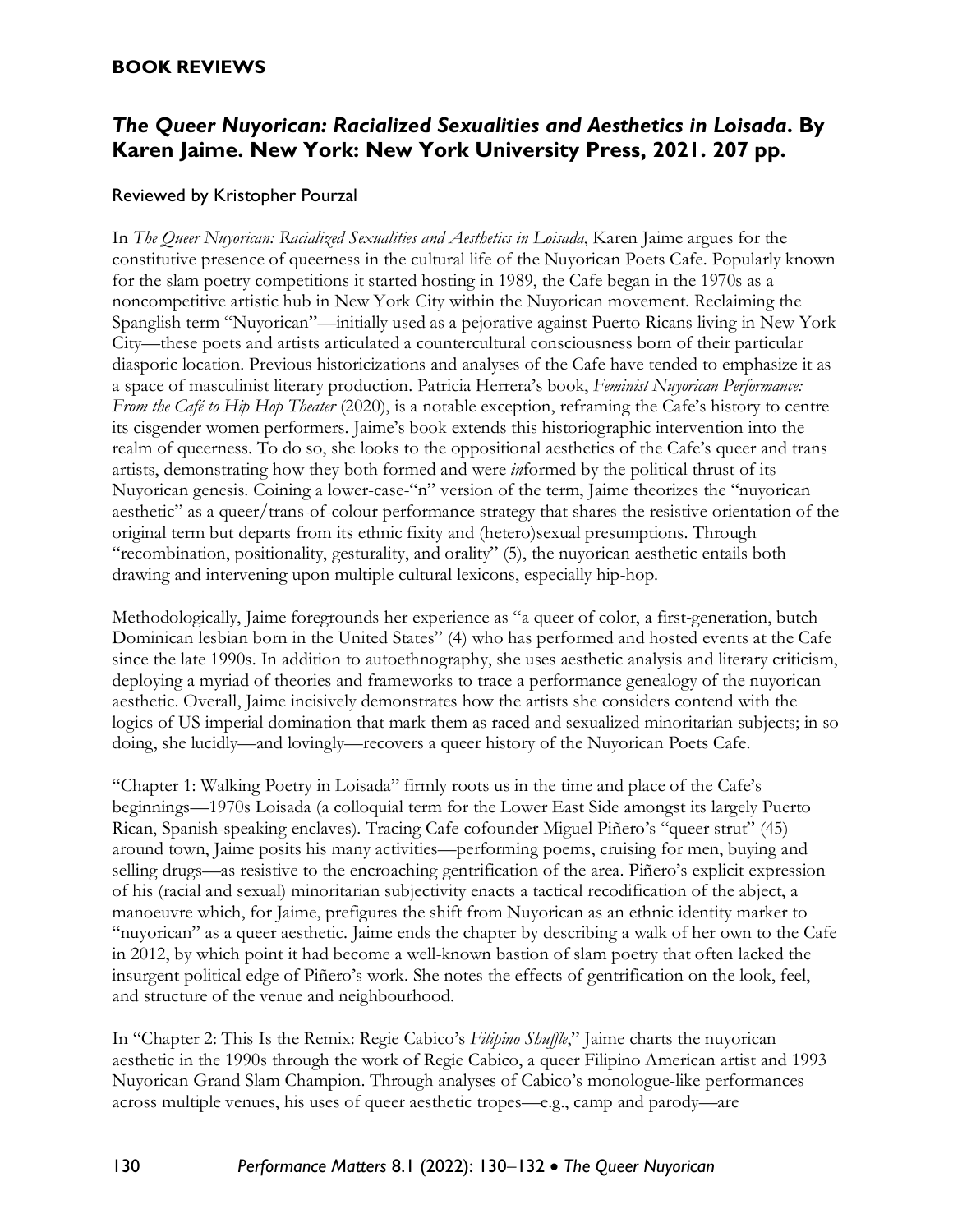foregrounded for how they both articulate and intervene upon the emergent hip-hop and spokenword aesthetics of the time. In his enactments of what it means to be queer and Filipino in the US, Jaime identifies the expression of a diasporic minoritarian subjectivity that bears the imprint of US imperialism; such a reckoning, offering potential coalition between Filipinos and Puerto Ricans in an era of postcolonialism, is a hallmark feature of the nuyorican aesthetic.

"Chapter 3: Tens across the Board: The Glam Slam at the Nuyorican Poets Cafe" centres on a drag ball poetry series started at the Cafe in 1998. Dubbed the Glam Slam, this event merged the Harlem ball community with the slam poetry scene and—importantly for both Jaime's project and personal formation—expanded the expression and presence of gender variance in the Cafe. Chronicling her own gender presentation "devoid of queerness" (94) at that time, Jaime recalls attending her first Glam Slam, and "unlike the predominantly heterosexual and gender conforming crowd" of other events, being "surrounded by queer Brown and Black bodies expressing verbal and corporeal realities in ways completely new and thrilling to [her]" (94). Through analyses of the heterogeneous minoritarian subjects in the many roles of the Glam Slam—audience, judges, performers, host— Jaime argues that they collectively comprise a forceful rejoinder to heterocentric histories of the Cafe.

In "Chapter 4: Black Cracker's 'Chasing Rainbows': Hip-Hop Minstrelsy, Queer Futurity, and Trans Multiplicity," Jaime turns to the Afrofuturist poetics of the work of Ellison Glenn. Glenn, a Black American trans artist who uses the moniker Black Cracker, performed at the Cafe early in his career. Jaime figures Glenn's near-constant travel and move to Berlin as constitutive of his oppositional aesthetic, generated by what she terms "a trans(itory) queer Black Atlantic" (125). Analyzing Glenn's performances and representations of himself across multiple different modes—performed poems, a Myspace profile picture, a music video—Jaime underlines his tactical recodification of racist forms and tropes (e.g., minstrelsy), queering them towards unfixed yet liberatory futures.

The conclusion highlights Stephanie Chapman, a lesbian musician active in the Cafe scene from its beginnings, yet heretofore absent from its historical accounts. For Jaime, such recovery of queer lives is key to fleshing out a fuller understanding of the Cafe's countercultural aesthetics. Her case studies, taken together, demonstrate how these aesthetics have travelled far and wide, distinctively recombined to express the racialized sexualities of minoritarian artists and their communities.

Jaime's book is a pleasure to read. Her authorial voice is pithy, personal, and forthright. Most of all, I appreciate her allegiance to artists, as she powerfully illuminates the realm of aesthetics as political. By quoting at length the poems she analyzes, the artists' works are given space to speak for themselves, underscoring Jaime's intention to analyze what these poems do rather than define what they mean. Toward the book's end, Jaime mentions conversations she had with cofounders of the Cafe as she was writing it, receiving their blessing and gratitude for her work. This moment underwrites what is otherwise already palpable throughout, which is that Jaime, as a community member involved with the Cafe for over two decades, is uniquely situated to critically historicize it. Moreover, the book is peppered with photographs and screenshots taken by the author, inviting us into a sense of her embodied proximity to the venue and its archival presences.

On the whole, Jaime's theorizing is deftly wrought, and the "nuyorican aesthetic" effectively propels the project. Her methodological manoeuvre is emblematic of performance studies in that the object of analysis simultaneously serves as a distinct analytic as well as a historiographic intervention. The